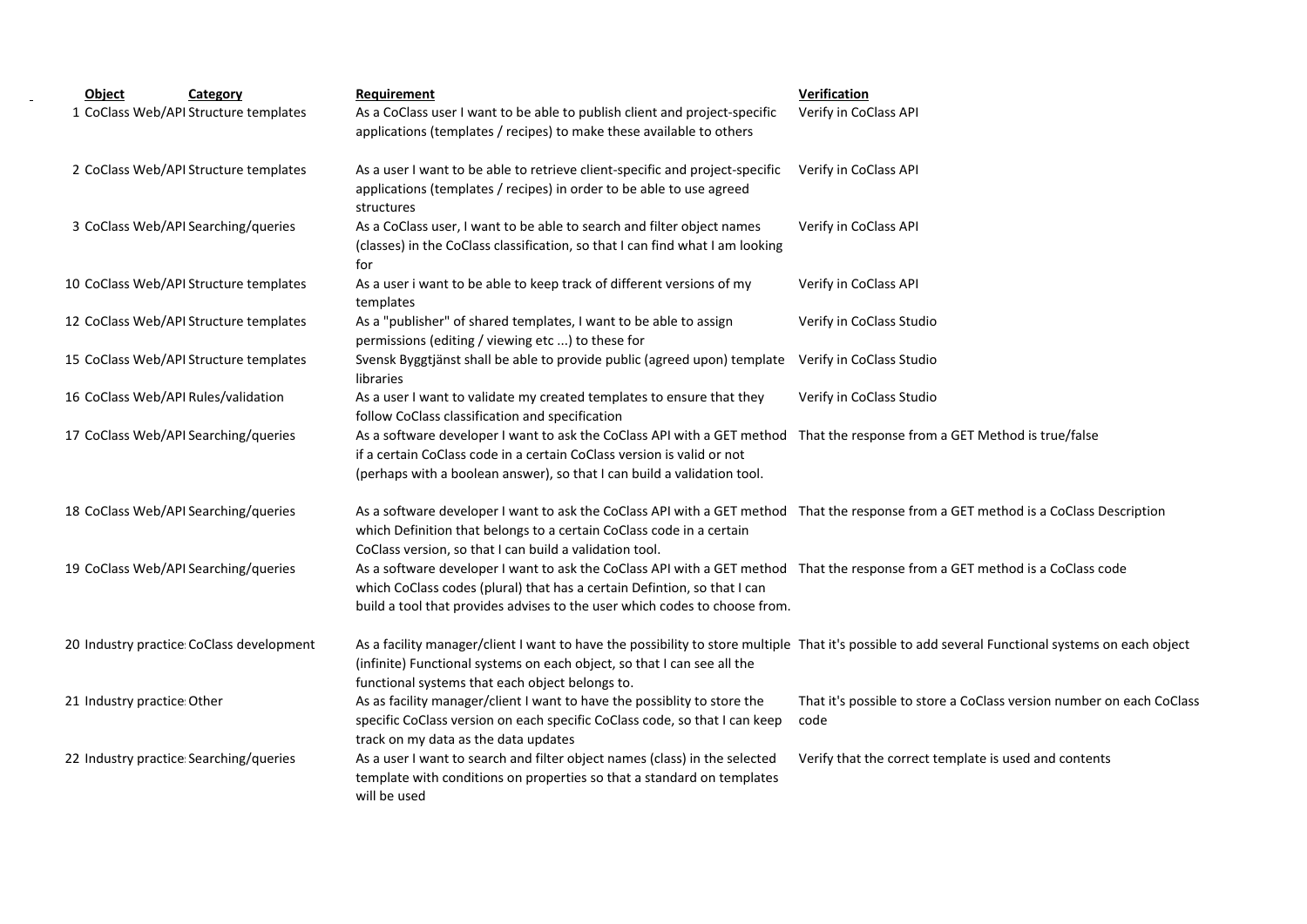| 23 Industry practice Structure templates |                                          | As a user management (updating) of built templates against CoClass<br>"specification" special focus on properties                                                                                                                                                                                                                                                                                                                   | Verification through the steering group's maintenance document                                                                                                                                                                                                                                                                                                                                             |
|------------------------------------------|------------------------------------------|-------------------------------------------------------------------------------------------------------------------------------------------------------------------------------------------------------------------------------------------------------------------------------------------------------------------------------------------------------------------------------------------------------------------------------------|------------------------------------------------------------------------------------------------------------------------------------------------------------------------------------------------------------------------------------------------------------------------------------------------------------------------------------------------------------------------------------------------------------|
| 24 Industry practice CoClass development |                                          | As an Asset Owner, I want a classification system that covers the whole<br>lifecycle of an asset, so that I can use the same classification system<br>through all lifecycle states                                                                                                                                                                                                                                                  | With "pen and paper", perfom a classification job for one specific asset<br>instance for each life cycle                                                                                                                                                                                                                                                                                                   |
|                                          | 25 Industry practice CoClass development | As an Asset Owner, I want a classification system that allows classification With "pen and paper", perfom a classification job for one specific asset<br>at different levels of information needs, so that I can use the classification instance where all combinations of elements in the classfication code<br>system even though at some point I do not have all the necessary<br>information to make a complete classification. | are used in combination with valid values and no values                                                                                                                                                                                                                                                                                                                                                    |
| 26 General                               | CoClass development                      | As an Asset Owner, I want a classification system that allows assigning<br>functional requirements as part of the classification, so that I later in the<br>process can validate whether the functional requirements are met or not.                                                                                                                                                                                                | With "pen and paper", perform a classification of one asset regarding<br>functional requierements, extend the classification regarding technical<br>solution. Extend with one solution that are intended to fulfill the<br>functional requierement and one that are not intended to fulfill the<br>functional requieremnt. Verify that one of them does fullfill the<br>requirements and the other doesn't |
| 27 General                               | CoClass development                      | As an Asset Owner, I want a classification system that allows classification<br>of geoscience domains, so that I can search and use this kind of<br>information by using the same classification methodology that I use on<br>my assets.                                                                                                                                                                                            | With "pen and paper", perfom a classification job for a number of<br>typical geological, and geotechnical interpretations and investigation<br>methodes. To be detailed in a later stage                                                                                                                                                                                                                   |
| 28,1 Industry practice Other             |                                          | As a CoClass user, I want to be able to concatenate CoClass codes to a<br>reference identifier, so that I can deliver this as part of an information<br>exchange (e.g. to NVDB).                                                                                                                                                                                                                                                    | With one software application that claims to have this functionality,<br>send data to NVDB and verify that the CoClass based reference<br>identifier is included in the delivery.                                                                                                                                                                                                                          |
| 28,2 Industry practice: Other            |                                          | As a CoClass user I want the software applications I use to help me to<br>interpret CoClass based reference identifiers received as part of an<br>information exchange (e.g. from NVDB) so that I don't have to learn the<br>rules behind the concatenated reference identifier to carry out my work<br>in an efficient way.                                                                                                        | With one software application that claims to have this functionality,<br>fetch data from NVDB and verify that the information in the CoClass<br>based reference identifier is splitted and presented as CoClass codes.                                                                                                                                                                                     |
| 30 CoClass Web/API CoClass development   |                                          | As a CoClass user, I want Svensk Byggtjänst to offer a property set<br>definition according bSI's IFC spesification, so that I can exchange<br>information related to my classification of assets in a standardized<br>manner                                                                                                                                                                                                       | Visual inspection in software application that claims to have the<br>functionality to fetch propertyset defintions from SBT and interpret IFC<br>property set defintions correct.                                                                                                                                                                                                                          |
| 32 Application                           | Other                                    | As a designer who models the built environment, I want to assign<br>classification codes by selecting from a list of friendly / human readable<br>values, so that I do not need to know the CoClass code values in order to<br>do my design job.                                                                                                                                                                                    | Visual inspection in software application that claims to have this<br>functionality                                                                                                                                                                                                                                                                                                                        |
| 33 Application                           | Structure templates                      | As an Asset Owner I want to define and share profiles of CoClass that<br>suits my needs, so that I can ensure that my suppliers use CoClass the<br>way It ment to be used                                                                                                                                                                                                                                                           | Visual inspection in software application that claims to have this<br>functionality                                                                                                                                                                                                                                                                                                                        |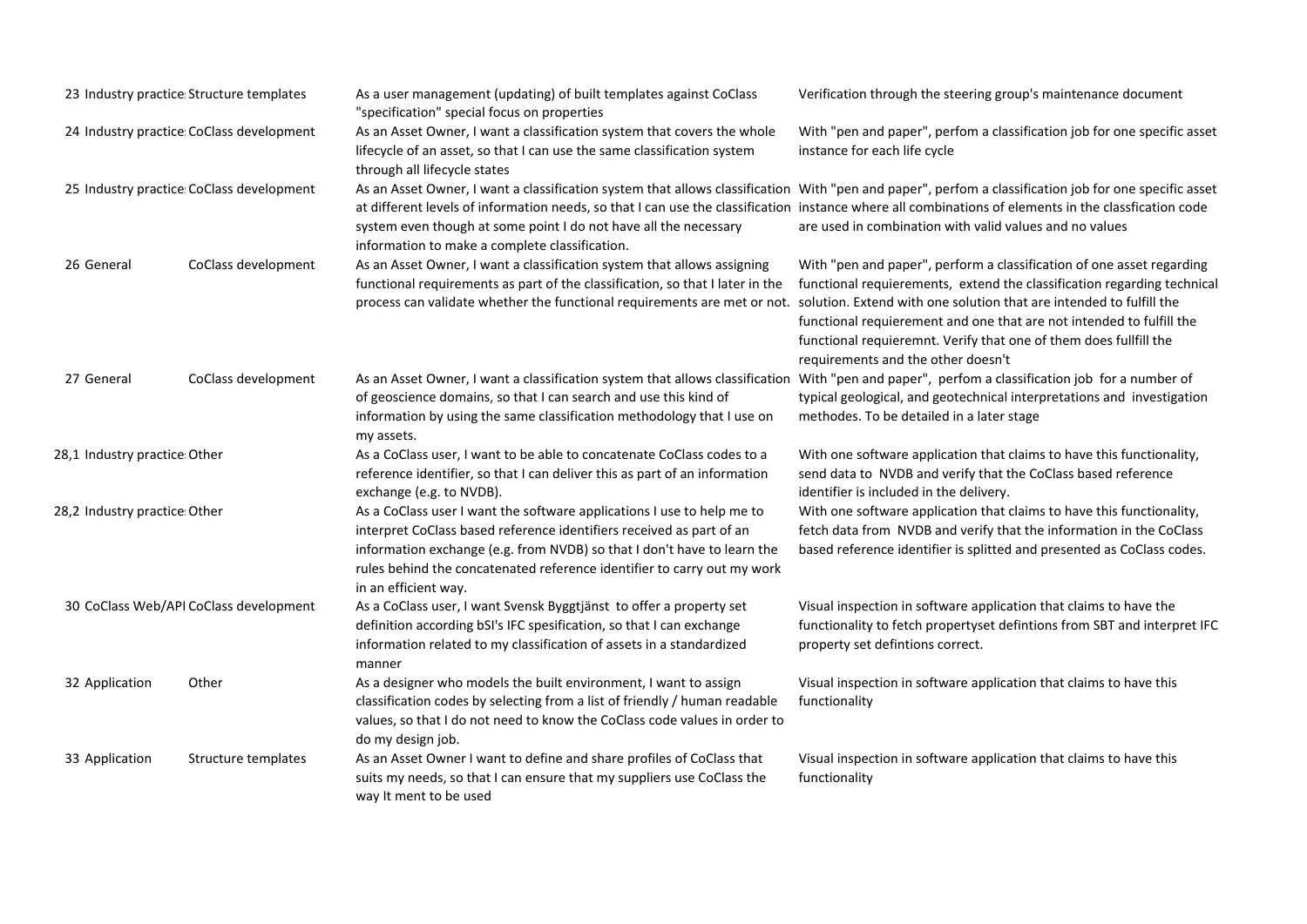| 34 Application                             | Structure templates                        | As an Asset Owner I want Svensk Byggtjänst to host my profiles of<br>CoClass, so that I don't have to apply resources from my own organization<br>for this to avoid multiple variations                                                                                                                                                                                                                                       | Icke funktionelt krav?                                                                                                                                                                 |
|--------------------------------------------|--------------------------------------------|-------------------------------------------------------------------------------------------------------------------------------------------------------------------------------------------------------------------------------------------------------------------------------------------------------------------------------------------------------------------------------------------------------------------------------|----------------------------------------------------------------------------------------------------------------------------------------------------------------------------------------|
| 39 Application                             | Other                                      | As a CoClass user, I want to have an approach to the classification process Visual inspection in software application that claims to have this<br>that allows me to perform the classification for some assets one day, and functionality<br>then continue with some other assets another day, so that the<br>classification job does not require my schedule to be set up so that<br>everything needs to be done in a batch. |                                                                                                                                                                                        |
| 42,1 Application                           | Other                                      | As an asset owner, I want to search for assets that are incompletely<br>classified or not classified at all, so that I can make an assessment report<br>of how complete the classification of my assets are.                                                                                                                                                                                                                  | Visual inspection in software application that claims to have this<br>functionality                                                                                                    |
| 42,2 Application                           | Other                                      | As a CoClass user, I want to search for assets that are incompletely<br>classified or not classified at all, so that I can easily find assets that needs<br>to be elaborated regarding the classification                                                                                                                                                                                                                     | Visual inspection in software application that claims to have this<br>functionality                                                                                                    |
| 43 Application                             | Structure templates                        | As a CoClass user, I want the application I use to present only those parts<br>of CoClass that are relevant for my work within a specific domain and<br>specific life cycle state, so that I don't become overwhelmed by the<br>complexity in the CoClass classification system and thereby becomes<br>inefficient in my work.                                                                                                | Visual inspection in software application that claims to have this<br>functionality                                                                                                    |
| 44 Industry practice CoClass development   |                                            | As an Asset Owner I want to be able to classify land use data (hazard<br>zones, nature conservation areas, water supply areas etc.), so that I can<br>search and use this kind of information by using the same classification<br>methodology that I use on my assets.                                                                                                                                                        | With "pen and paper", perfom a classification job for instances of land<br>use data for each life cycle.<br>Must be elaborated to a list of more spesific land use data.               |
| 45 Industry practice CoClass development   |                                            | As an Asset owner, I want to be able to classify assets that are beyond my<br>ownership and responsibility, however capable to affect how I perform<br>my asset management (e.g. high-voltage power lines, large water supply<br>pipes), so that I can search and use this type of information using the<br>same classification methodology as I use for my assets.                                                           | "With pen and paper", perfom a classification job for instances of such<br>assets.<br>Must be elaborated to a list of more spesific assets."                                           |
| 46,1 Industry practice CoClass development |                                            | As a CoClass user, I want to be able to classify assets used during the<br>construction (scaffolding, barracks etc.) phase, so that I can search and<br>use this kind of information by using the same classification methodology<br>that I use on my assets.                                                                                                                                                                 | "With ""pen and paper"", perfom a classification job for instances of<br>assets used during construction for each life cycle.<br>Must be elaborated to a list of more spesific assets. |
|                                            | 46,2 Industry practice CoClass development | As a CoClass user, I want to be able to classify assets with a temporary<br>position during the construction phase, so that I can search and use this<br>kind of information by using the same classification methodology that I<br>use on my assets.                                                                                                                                                                         | "With ""pen and paper"", perfom a classification job for instances of<br>assets in temporary position.<br>Must be elaborated to a list of more spesific assets.                        |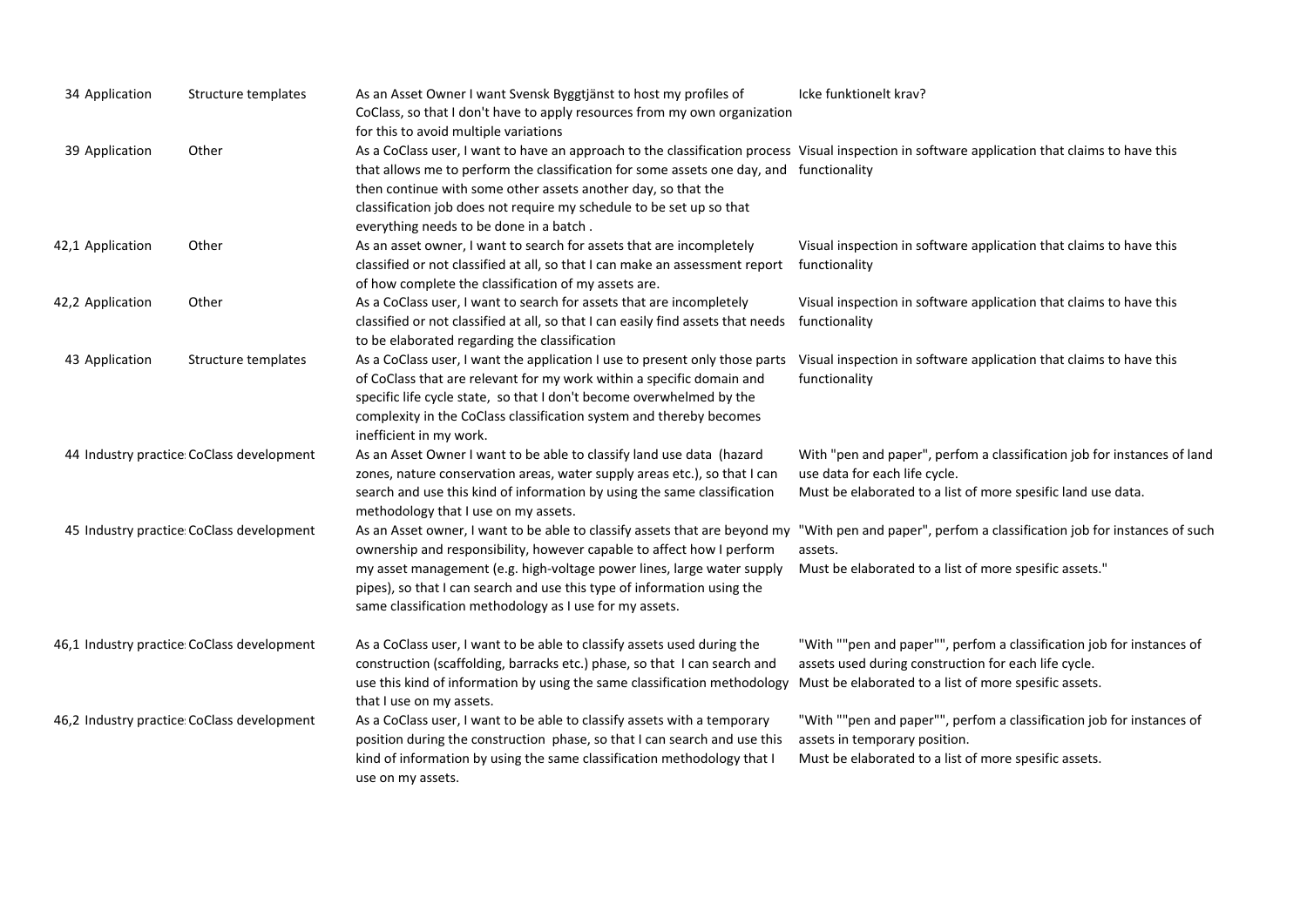| 47 Industry practice CoClass development |                                          | As an owner of a transport net, I want to use CoClass for "abstract assets" With "pen and paper", classify one abstract asset like snow heaps.<br>like parking lots for maintenance trucks, snow heaps etc., so that I can<br>search and use this kind of information by using the same classification<br>methodology that I use on my assets. |                                                                                     |
|------------------------------------------|------------------------------------------|------------------------------------------------------------------------------------------------------------------------------------------------------------------------------------------------------------------------------------------------------------------------------------------------------------------------------------------------|-------------------------------------------------------------------------------------|
| 48 Application                           | Structure templates                      | <b>DUPLICATE</b>                                                                                                                                                                                                                                                                                                                               |                                                                                     |
|                                          |                                          | As an Asset Owner I want to define and share profiles of CoClass that<br>suits my needs, so that I can ensure that my suppliers use CoClass the<br>way I ment it to be used                                                                                                                                                                    |                                                                                     |
| 49 General                               | Relating other systems                   | As a CoClass user, I want to be able to classify assets in all systems not<br>only object based. Example are systems for calculationa and<br>timelplanning. So that this systems also can use and carry the CoClass<br>informations.                                                                                                           | Be able to use CoClass in systems for calculation and timeplanning.                 |
| 50 Application                           | Structure templates                      | As a CoClass user, I want the software applications I use to be able to<br>utilize a CoClass profile to present assets, so that I can view assets in a<br>way that is best suited to my role in a given life cycle phase                                                                                                                       | Visual inspection in software application that claims to have this<br>functionality |
|                                          | 51 Industry practice Structure templates | <b>DUPLICATE</b><br>As an Asset Owner, I want to be able to setup constraints on valid<br>combinations of classification codes depending on life cycle phase, so that<br>my assets are classified according my needs in all lifecycle phases.                                                                                                  |                                                                                     |
| 52,1 Application                         | Structure templates                      | As an Asset Owner, I want to be able to setup constraints on valid<br>combinations of classification codes depending on life cycle phase, so that<br>my assets are classified according my needs in all lifecycle phases.                                                                                                                      |                                                                                     |
| 52,2 Application                         | Structure templates                      | As an Asset Owner, I want to share my constraints on valid combinations<br>of classification codes as a profile, so that my suppliers easily can classify<br>my assets according my needs in all lifecycle phases                                                                                                                              |                                                                                     |
| 53 Application                           | Other                                    | As an Asset Owner, I want a classification system that allows self-<br>contained classification of different sections of large extent assets (utilize functionality<br>classic GIS segmentation), so that I can use the classfication system<br>without having to split large extent assets in smaller fictitious parts                        | Visual inspection in software application that claims to have this                  |
| 54 Application                           | Structure templates                      | <b>DUPLICATE</b>                                                                                                                                                                                                                                                                                                                               |                                                                                     |
|                                          |                                          | As a CoClass user, I want my software applications to present<br>classification hierarchies in alternative ways, so that the presentation is<br>adapted to the role I have in a given phase                                                                                                                                                    |                                                                                     |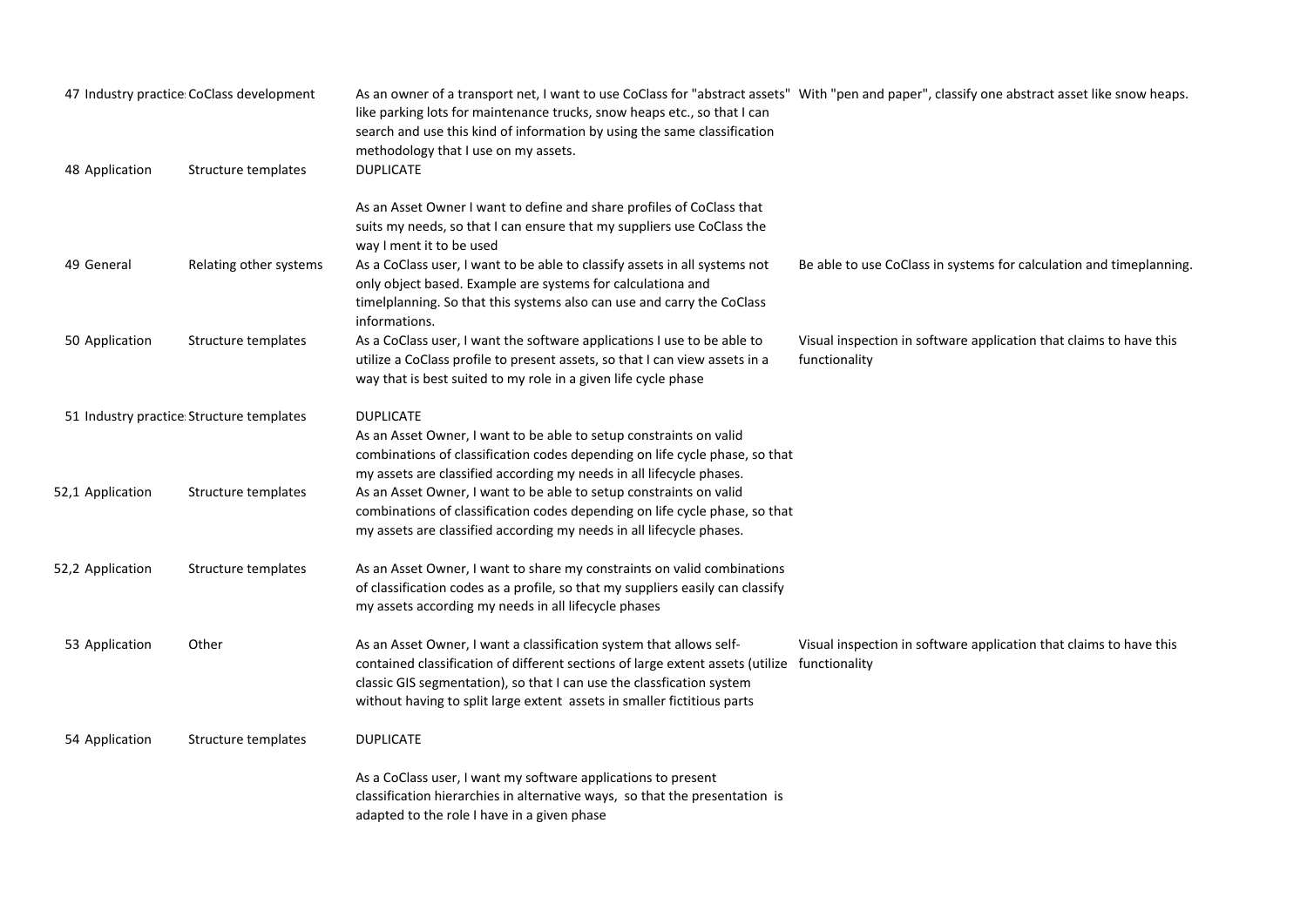| 55,1 Industry practice Rules/validation<br>55,2 Industry practice Rules/validation |                     | As a CoClass user I want the software applications I use to help me to<br>verify the classification I've done so that I can be sure that classified<br>assets fits correctly into the asset classification hierarchy.                                                                          | Visual inspection in software application that claims to have this<br>functionality                                                                         |
|------------------------------------------------------------------------------------|---------------------|------------------------------------------------------------------------------------------------------------------------------------------------------------------------------------------------------------------------------------------------------------------------------------------------|-------------------------------------------------------------------------------------------------------------------------------------------------------------|
|                                                                                    |                     | As a CoClass user, I want the software applications I use to help me to<br>browse the classification hierarchy, so that I can trace my classification of functionality<br>one single asset upwards towards a higher level (system level) of the<br>classification.                             | Visual inspection in software application that claims to have this                                                                                          |
| 56,1 Industry practice Other                                                       |                     | Duplicate                                                                                                                                                                                                                                                                                      |                                                                                                                                                             |
|                                                                                    |                     | As an Asset Owner, I want to classify assets with regard to functional<br>requirements and technical solution so that I can see how my assets are<br>fulfilling the functional requirements through the assets' life cycle                                                                     |                                                                                                                                                             |
| 56,2 Industry practice Other                                                       |                     | Duplicate                                                                                                                                                                                                                                                                                      |                                                                                                                                                             |
|                                                                                    |                     | As a CoClass user, I want the software applications I use to help me to<br>browse the classification hierarchy, so that I can trace my classification of<br>one single asset upwards towards a higher level (system level) of the<br>classification.                                           |                                                                                                                                                             |
| 57 Industry practice Other                                                         |                     | As an asset owner, I want to use a classification system where<br>classification for one life cycle phase can be performed as a self-contained<br>classification (independently of other life cycle phases), so that {WHAT<br>DO WE AIM FOR HERE?}                                             |                                                                                                                                                             |
| 58 Application                                                                     | Other               | As a Designer who models the built environment, I want objects to<br>automatically assign classification codes so that I do not need deep<br>knowledge of CoClass in order to do my design job.                                                                                                | Visual inspection in software application that claims to have this<br>functionality                                                                         |
| 59 General                                                                         | Structure templates | As a CoClass administrator in the project, I want to define what classes<br>are allowed and also set restrictions, so that the project only uses the<br>allowed classes as decided in the specific project.                                                                                    | Start a project, use the CoClass Service and try to set restriction for<br>classification in the project.                                                   |
| 62 Industry practice Relating other systems<br>63 General<br>Structure templates   |                     | As an Transports network owners, I want to be able to save part of the<br>CoClass information to the Swedish Asset Managment System ANDA, so<br>that the CoClass information is included in the delivery. Also possible to<br>do a selected deliery in evry project phase.<br><b>DUPLICATE</b> | With one software application that claims to have this functionality,<br>send data to ANDA and verify that the CoClass data is included in the<br>delivery. |
|                                                                                    |                     | Godkjenne kombinasjoner av klasser fra forskjellige tabeller, (billag for<br>regelverk for referensID).                                                                                                                                                                                        |                                                                                                                                                             |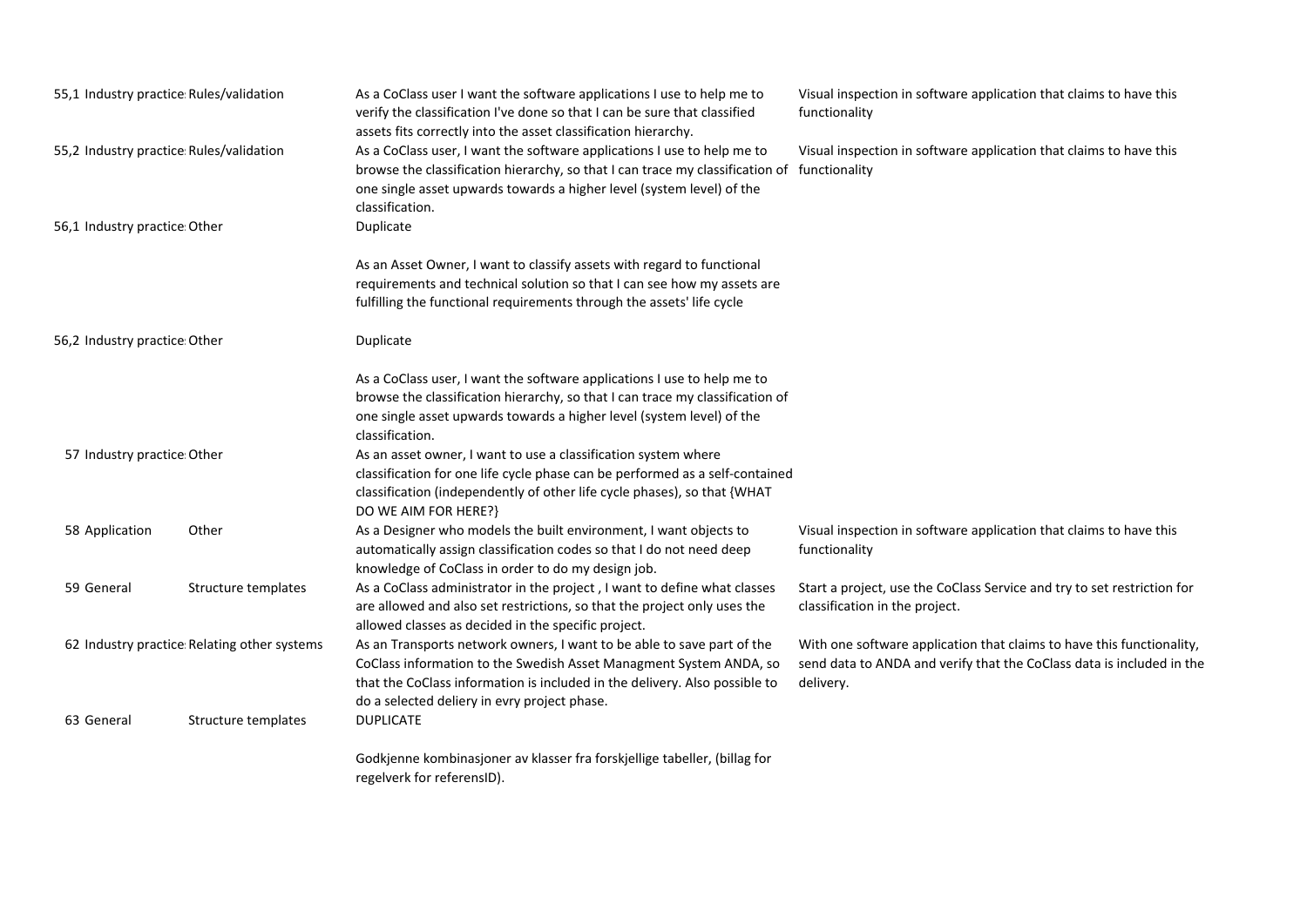| 64 General                 | Structure templates    | As a user of a software application, I want the software application to be Visual inspection in software application that claims to have this<br>able to be configurated to use a specific asset owner's implementation of functionality<br>CoClass so that I do not need deep knowledge of a particular asset<br>owner's CoClass implementation to be able to do my job.                                                                 |                                                                                                                                 |
|----------------------------|------------------------|-------------------------------------------------------------------------------------------------------------------------------------------------------------------------------------------------------------------------------------------------------------------------------------------------------------------------------------------------------------------------------------------------------------------------------------------|---------------------------------------------------------------------------------------------------------------------------------|
| 65 General                 | Structure templates    | As an Asset Owner, I want to define profiles of CoClass that defines<br>mandatory functional classes, so that I can see how my assets are fulfilling functionality<br>the functional requirements through the assets' life cycle                                                                                                                                                                                                          | Visual inspection in software application that claims to have this                                                              |
| 66 Industry practice Other |                        | As a part of the building sector, I want as many user as possible in the<br>sector to use CoClass, so we get the benefits of one common<br>classification system (CoClass)                                                                                                                                                                                                                                                                | By December 2020 the 50% most common systems within the Building<br>Sector in Sweden have implemented CoClass.                  |
| 68 Application             | Other                  | As a CoClass user, I want the applications I use to be able to set up<br>reports using CoClass codes so that I can produce asset assessment<br>reports that follows the structure of my CoClass profile                                                                                                                                                                                                                                   | Visual inspection in software application that claims to have this<br>functionality                                             |
| 69 Application             | Other                  | <b>DUPLICATE</b><br>As a CoClass user, I want the applications I use to be able to set up<br>reports using CoClass codes so that I can produce asset assessment<br>reports that follows the structure of my CoClass profile                                                                                                                                                                                                               |                                                                                                                                 |
| 70 General                 | Structure templates    | As a user, I want to organize/structure/split a building facility into<br>different geographical / spatial divisions that is depanding on what phase<br>of the life cycle that fit the current stage. This division/split can be<br>different between the stages. This means that, for example, the design<br>phase may have the same division as a technical description, but in the<br>asset management phase have a different division | That there is room in branchpraxis to do this and that this is then<br>verified via some test scenarios within different phases |
| 72 General                 | Structure templates    | As a project owner i want the users only to be able to input data in a clear The requirements that are set up in branchpraxis are verified so that<br>way. How structure and relations between classes / properties / Features connections are tested so that it is ensured that they cannot be<br>attributes / recipes can be made must be clear and at what level they are connected incorrectly.<br>done that duplicates are avoided   |                                                                                                                                 |
| 73 General                 | Rules/validation       | As a designer. I need to understand what design i can choose. As an<br>owner I want to verify that. Functional requirements must be verified that<br>they are fulfilled by the selected technical solution recipe /<br>produktionsresultat                                                                                                                                                                                                | Can be difficult to accommodate / verify within this project                                                                    |
| 74 General                 | Structure templates    | As a user, Support to the user must be provided so that the user is guided Verification through user case in implemented software<br>to use the defined ontology (Structure / relations)                                                                                                                                                                                                                                                  |                                                                                                                                 |
| 75 General                 | Relating other systems | As a software developer. Functionality should be made so that you have<br>taken height and that it is open and prepared to integrate other systems<br>such as AMA description tools and requirements databases. So that this<br>can easily be integrated in the future                                                                                                                                                                    | Verified by that the attribute for beskrivningstext can be linked to the<br>Produktionsresultat class                           |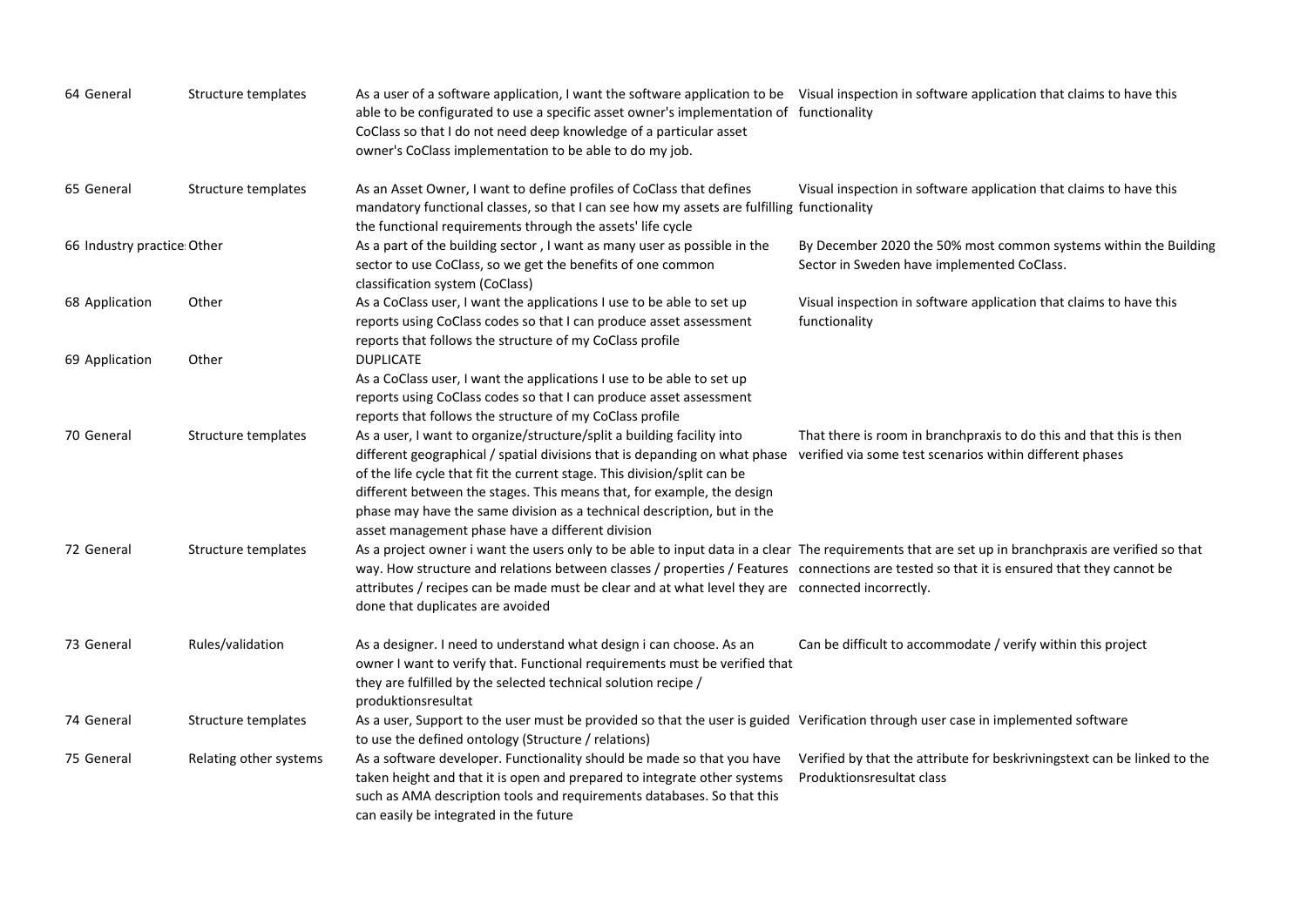| 76 General                           | Other                                       | As a designer, procurer and project owner. Where status can be set for<br>different types of contracts on the objects should be clear                                                                                                             | Verified by that the attribute is included                                                                                                                                                             |
|--------------------------------------|---------------------------------------------|---------------------------------------------------------------------------------------------------------------------------------------------------------------------------------------------------------------------------------------------------|--------------------------------------------------------------------------------------------------------------------------------------------------------------------------------------------------------|
|                                      | 77 Industry practice Structure templates    | As a user, owner and software developer. The recipe concept should be<br>well defined in CoClass to avoid software-specific discrepancies                                                                                                         | Verification through user case in implemented software                                                                                                                                                 |
| 78 General                           | Structure templates                         | As a planner/designer. Support for working with the building facility<br>division/structures should be available so that one can start working on it<br>at an abstract level ie outside the 3D model                                              | Verification by a test case being modeled solely by coclass structure                                                                                                                                  |
| 79 Application                       | Searching/queries                           | As a user. In a clear way it should be possible to interpret in the system<br>which properties / Feature attributes / classes / recipes an object is<br>dependent on                                                                              | Verification by filtering on respective input parameters                                                                                                                                               |
| 80 CoClass Web/API Searching/queries |                                             | As an application developer, I want to know what data is stored in a<br>CoClass class, so that I can extract information from retrieved classes.                                                                                                  | This could be verified by checking that the documentation provides an<br>example response for each API method. The example response<br>illustrates<br>all attributes that are returned by that method. |
| 81 CoClass Web/API Searching/queries |                                             | As an application developer, I want to retrieve the data of a CoClass class                                                                                                                                                                       | This could be verified by checking that the documentation provides an                                                                                                                                  |
|                                      |                                             | and all its children, so that I can traverse the CoClass hierarchy and<br>extract information relevant for my business case.                                                                                                                      | example response for each API method. The example response<br>illustrates<br>all attributes that are returned by that method.                                                                          |
| 82 CoClass Web/API Searching/queries |                                             | As an application developer, I want to retrieve the available versions of a This could be verified by checking that the documentation provides an<br>CoClass class, so that I can specify which version of a CoClass class I want<br>to retrieve. | example response for each API method. The example response<br>illustrates<br>all attributes that are returned by that method.                                                                          |
|                                      | 83 Industry practice Relating other systems | As anyone I want to import an IFC - file and a Revit file where objects are  To be shown<br>labeled based on CoClass                                                                                                                              |                                                                                                                                                                                                        |
|                                      | 84 Industry practice Structure templates    | As anyone I want to be able to structure the information recieved based<br>on IEC 813 46-12                                                                                                                                                       | To be shown                                                                                                                                                                                            |
|                                      | 85 Industry practice Relating other systems | As anyone I want to import all features from a supplier of goods, based on To be shown<br>his ETIM code and based on i.e. the EN standard he is suppling. Then link<br>that file to all appropriate objects in the structures                     |                                                                                                                                                                                                        |
|                                      | 86 Industry practice: Structure templates   | As anyone I want to populate the appropriate screens with the features<br>recieved                                                                                                                                                                | To be shown                                                                                                                                                                                            |
| 87 Industry practice Other           |                                             | The supplier also delivered documentation i.e. files. As anyone I want to<br>link those files incl the IFC and Revit files to all appropriate objects                                                                                             | To be shown                                                                                                                                                                                            |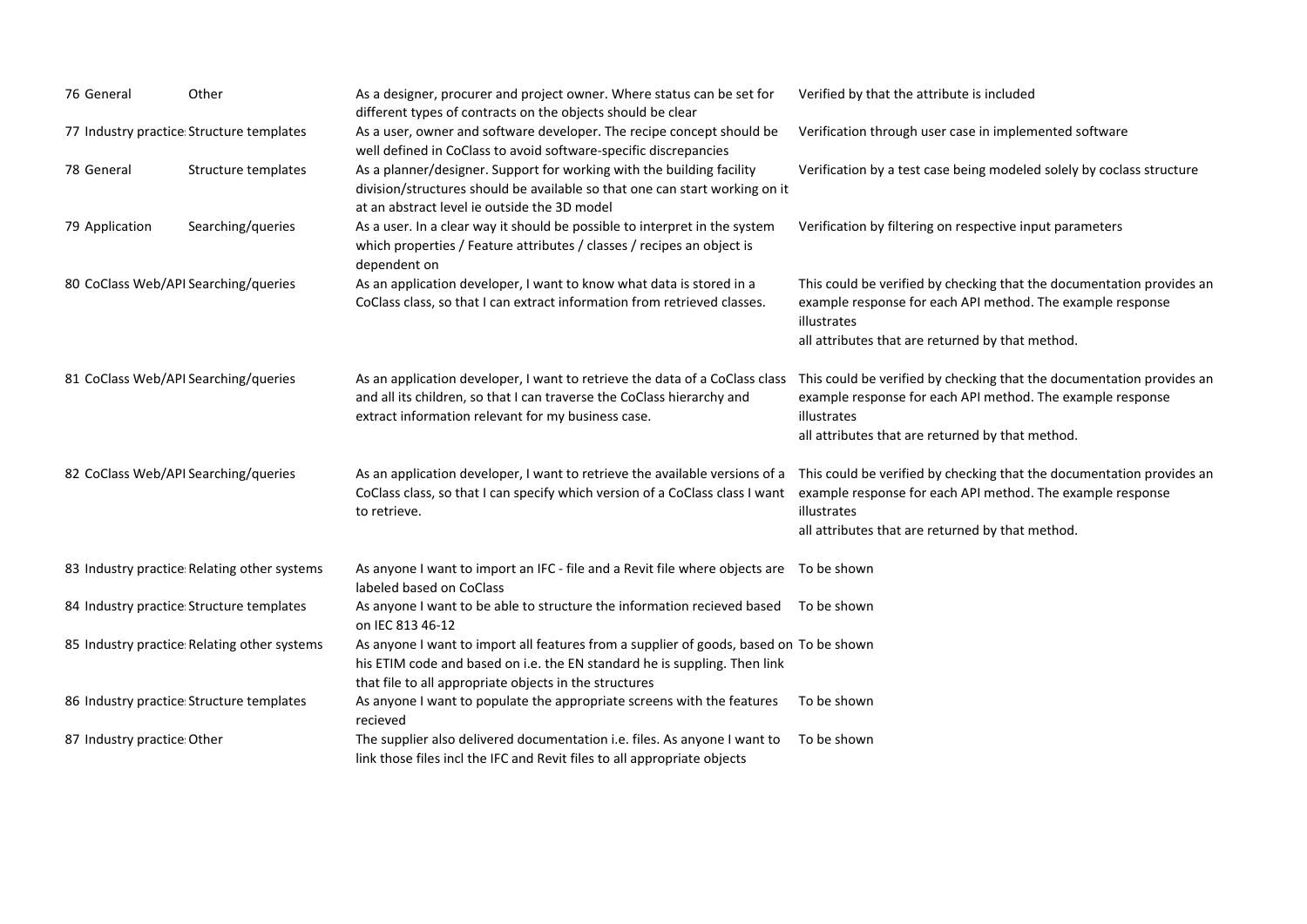|                                         | 88 Industry practice Searching/queries   | As a service provider/ anyone I want to find an item in the premises i.e.<br>pump. Then the PID diagram related to that pump, then the wiring<br>diagram and the premises where the switch related to the pump is<br>located. Finally the ETIM code referring to that pump | To be shown         |
|-----------------------------------------|------------------------------------------|----------------------------------------------------------------------------------------------------------------------------------------------------------------------------------------------------------------------------------------------------------------------------|---------------------|
|                                         | 89 Industry practice CoClass development | As anyone I want to update an object with new non-CoClass names, new<br>features to be presented on the screen. Then add the relevant<br>alfanumeric value to that feature                                                                                                 | To be shown         |
| 90 Industry practice: Other             |                                          | As anyone I want to add new files/ documents to the object above                                                                                                                                                                                                           | To be shown         |
|                                         | 91 Industry practice Rules/validation    | As anyone I now want to export the object above including features and<br>files to a subcontractor. Then importing all the information and                                                                                                                                 | To be shown         |
|                                         |                                          | comparing the updates made with what was sent out                                                                                                                                                                                                                          |                     |
|                                         | 92 Industry practice Rules/validation    | As a superuser I want to be able to establish roles                                                                                                                                                                                                                        | To be shown         |
|                                         | 93 Industry practice: Rules/validation   | As a superuser I want to be able to control information being presented<br>at fieldlevel based on roles                                                                                                                                                                    | To be shown         |
| 94 Industry practice Rules/validation   |                                          | As a superuser I want to be able to give accessrights to roles based on<br>objects, files and features at field/ file level                                                                                                                                                | To be shown         |
|                                         | 95 Industry practice Searching/queries   | As anyone I want to be able to update one document linked to many<br>objects/items in one action                                                                                                                                                                           | To be shown         |
|                                         | 96 Industry practice Searching/queries   | As anyone I want to move one object including all its "children" including<br>all features and files to a new location without having to update i.e.<br>wiring and its alarm loop if no changes are made in those areas                                                    | To be shown         |
|                                         | 97 Industry practice Searching/queries   | As anyone I want to be able to export and import one object and all its<br>"children" including all their features, files/ documents, versionnumber<br>and history to any external or internal IT system                                                                   | To be shown         |
| 98 Application                          | Relating other systems                   | As a user of an application, i want to be able to access my templates from Show that you can access a template in a 3rd party application<br>coclass.byggtjanst.se by providing my credentials                                                                             |                     |
|                                         | 99 CoClass Web/API Structure templates   | As a user of CoClass, I want to be able to publish templates publically for<br>others to use                                                                                                                                                                               | Show in CoClass Web |
| 100 CoClass Web/API Structure templates |                                          | As a user of CoClass, I want to be able to use a template as the starting<br>point of my own structure                                                                                                                                                                     | Show in CoClass Web |
| 101 Application                         | Structure templates                      | As a user of an application, I want to be able to update a template from<br>CoClass in my workspace                                                                                                                                                                        | Show in application |
| 102 Application                         | Relating other systems                   | As a user. In the design tools the user should be able to select for the<br>project/facility relevant objects with for the project/facility relevant<br>CoClass structure/Features attributes/Recept                                                                       | show in application |